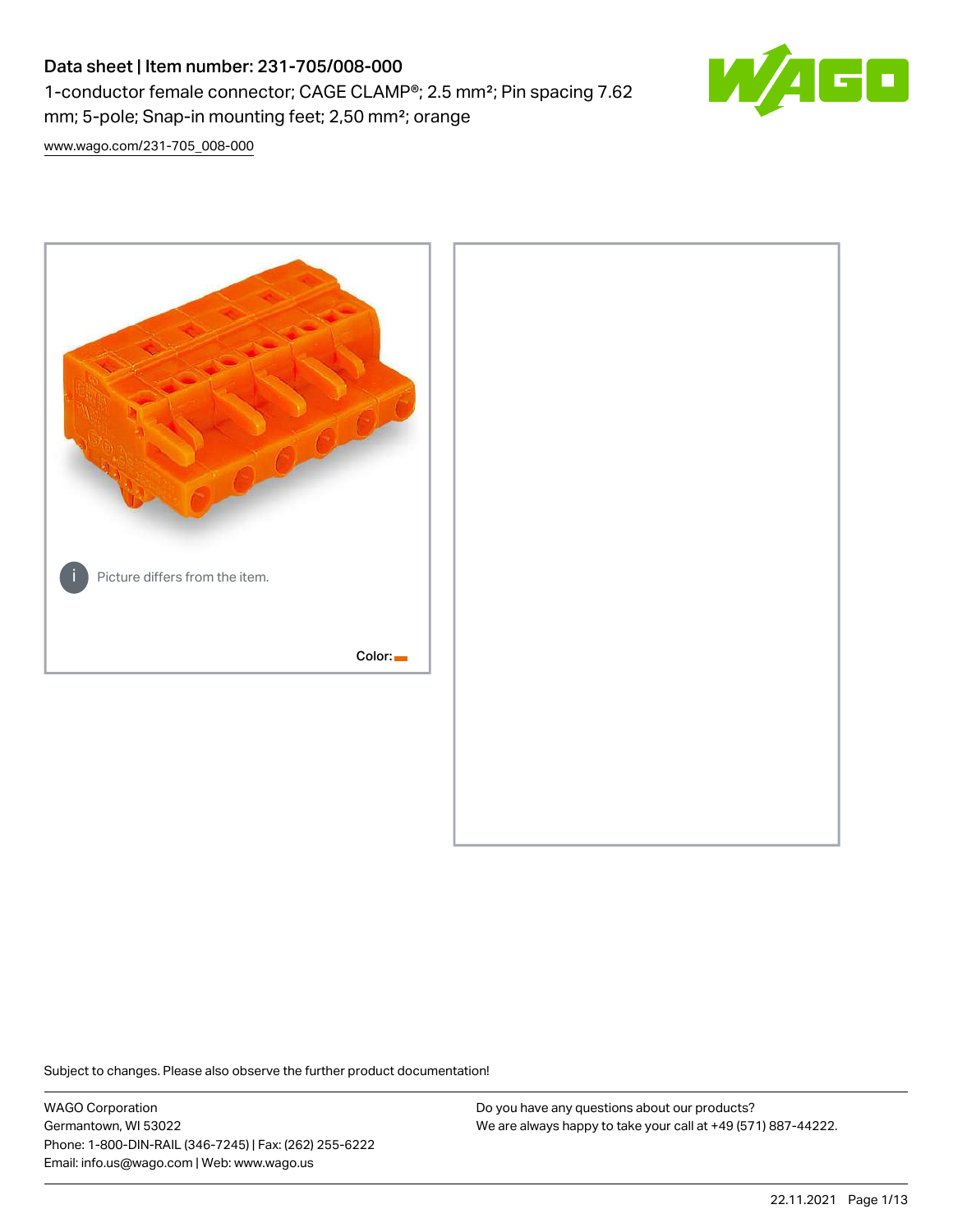

Dimensions in mm

 $L_1 =$  (pole no.  $-1$ ) x pin spacing + 5.08 mm + 1.5 mm

2- to 3-pole female connectors – one latch only

#### Item description

- Universal connection for all conductor types
- $\blacksquare$ Easy cable pre-assembly and on-unit wiring via vertical and horizontal CAGE CLAMP<sup>®</sup> actuation
- $\blacksquare$ Integrated test ports
- $\blacksquare$ With coding fingers

Subject to changes. Please also observe the further product documentation! Data

WAGO Corporation Germantown, WI 53022 Phone: 1-800-DIN-RAIL (346-7245) | Fax: (262) 255-6222 Email: info.us@wago.com | Web: www.wago.us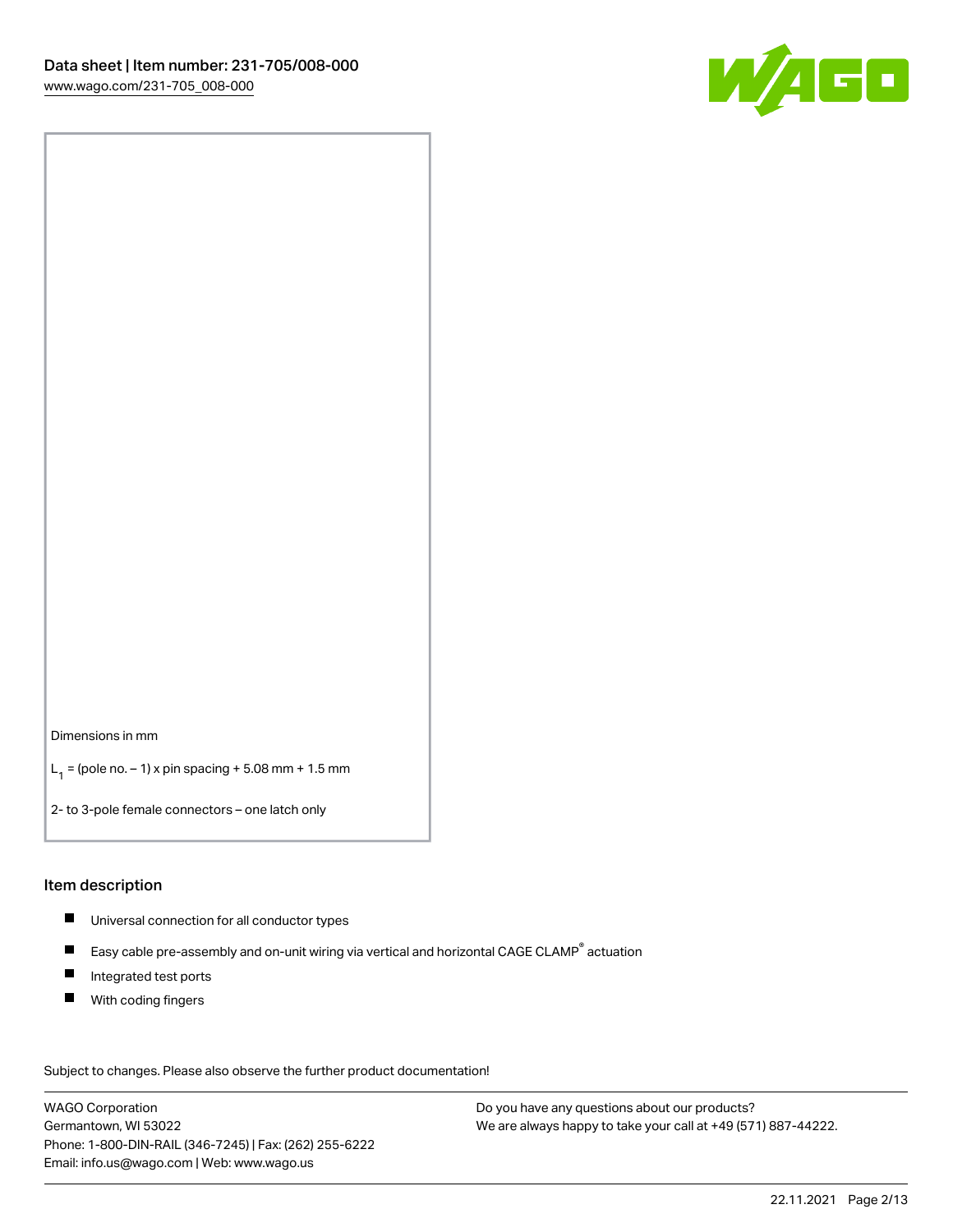

# Data Notes

| Safety information 1 | The MCS-MULTI CONNECTION SYSTEM includes connectors<br>without breaking capacity in accordance with DIN EN 61984. When<br>used as intended, these connectors must not be connected<br>/disconnected when live or under load. The circuit design should<br>ensure header pins, which can be touched, are not live when<br>unmated. |
|----------------------|-----------------------------------------------------------------------------------------------------------------------------------------------------------------------------------------------------------------------------------------------------------------------------------------------------------------------------------|
| Variants:            | Gold-plated or partially gold-plated contact surfaces<br>Other versions (or variants) can be requested from WAGO Sales or<br>configured at https://configurator.wago.com/                                                                                                                                                         |

# Electrical data

# IEC Approvals

| Ratings per                 | IEC/EN 60664-1                                                        |
|-----------------------------|-----------------------------------------------------------------------|
| Rated voltage (III / 3)     | 500 V                                                                 |
| Rated surge voltage (III/3) | 6 <sub>kV</sub>                                                       |
| Rated voltage (III/2)       | 630 V                                                                 |
| Rated surge voltage (III/2) | 6 <sub>kV</sub>                                                       |
| Nominal voltage (II/2)      | 1000V                                                                 |
| Rated surge voltage (II/2)  | 6 <sub>kV</sub>                                                       |
| Rated current               | 16A                                                                   |
| Legend (ratings)            | $(III / 2)$ $\triangle$ Overvoltage category III / Pollution degree 2 |

# UL Approvals

| Approvals per                  | UL 1059 |
|--------------------------------|---------|
| Rated voltage UL (Use Group B) | 300 V   |
| Rated current UL (Use Group B) | 15 A    |
| Rated voltage UL (Use Group D) | 300 V   |
| Rated current UL (Use Group D) | 10 A    |

# Ratings per UL

| Rated voltage UL 1977 | 600 V         |
|-----------------------|---------------|
| Rated current UL 1977 | $\sim$ $\sim$ |

# CSA Approvals

Approvals per CSA

Subject to changes. Please also observe the further product documentation!

| <b>WAGO Corporation</b>                                | Do you have any questions about our products?                 |
|--------------------------------------------------------|---------------------------------------------------------------|
| Germantown, WI 53022                                   | We are always happy to take your call at +49 (571) 887-44222. |
| Phone: 1-800-DIN-RAIL (346-7245)   Fax: (262) 255-6222 |                                                               |
| Email: info.us@wago.com   Web: www.wago.us             |                                                               |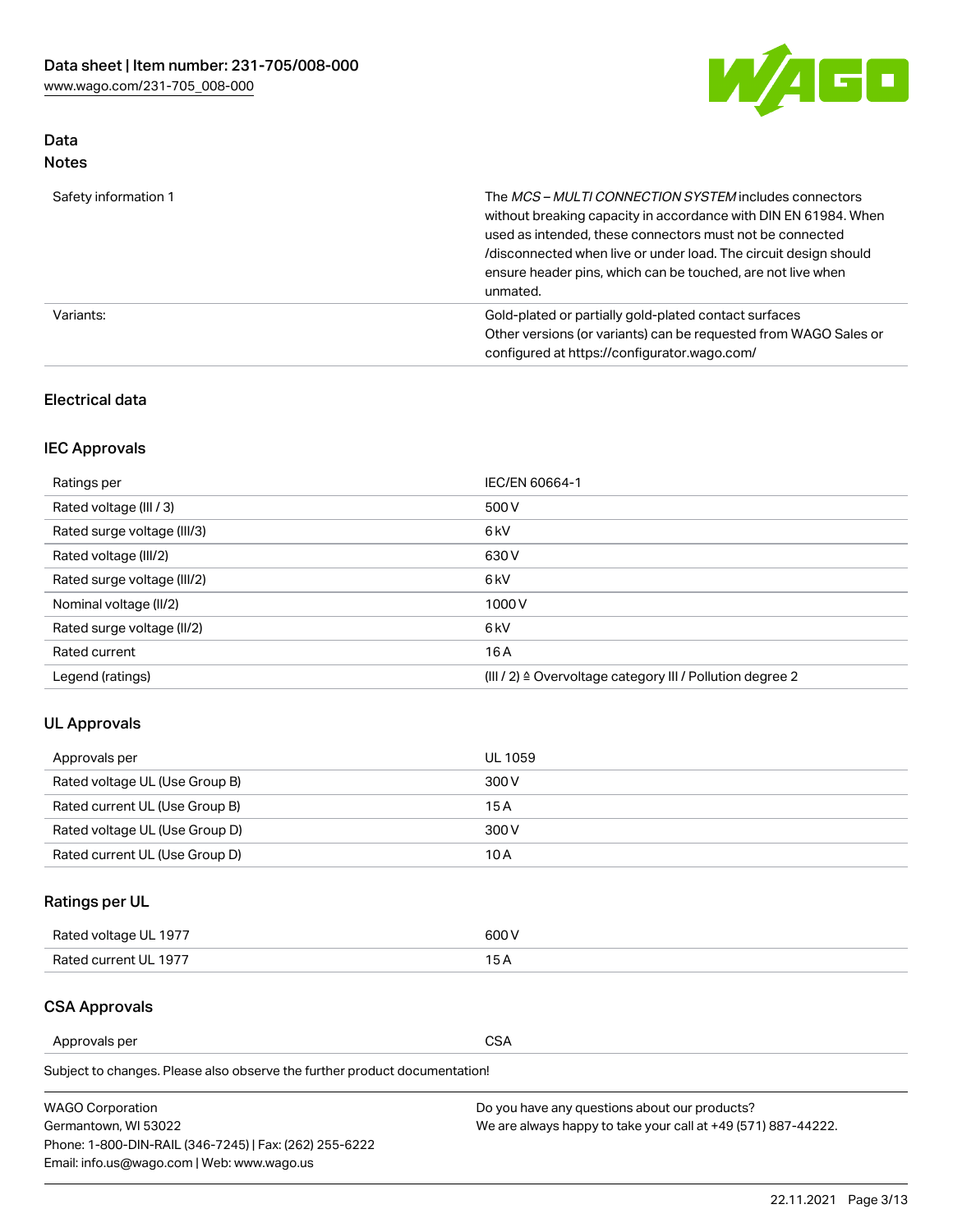

| Rated voltage CSA (Use Group B) | 300 V |
|---------------------------------|-------|
| Rated current CSA (Use Group B) | 15 A  |
| Rated voltage CSA (Use Group D) | 300 V |
| Rated current CSA (Use Group D) | 10 A  |

## Connection data

| Total number of connection points |  |
|-----------------------------------|--|
| Total number of potentials        |  |
| Number of connection types        |  |
| Number of levels                  |  |

#### Connection 1

| Connection technology                             | CAGE CLAMP <sup>®</sup>                 |
|---------------------------------------------------|-----------------------------------------|
| Actuation type                                    | Operating tool                          |
| Solid conductor                                   | $0.08$ 2.5 mm <sup>2</sup> / 28  12 AWG |
| Fine-stranded conductor                           | $0.082.5$ mm <sup>2</sup> / 28  12 AWG  |
| Fine-stranded conductor; with insulated ferrule   | $0.251.5$ mm <sup>2</sup>               |
| Fine-stranded conductor; with uninsulated ferrule | $0.252.5$ mm <sup>2</sup>               |
| Strip length                                      | 89 mm / 0.31  0.35 inch                 |
| Number of poles                                   | 5                                       |
| Conductor entry direction to mating direction     | 0°                                      |

# Physical data

| Pin spacing             | 7.62 mm / 0.3 inch    |
|-------------------------|-----------------------|
| Width                   | 37.06 mm / 1.459 inch |
| Height                  | 18.8 mm / 0.74 inch   |
| Height from the surface | 14.3 mm / 0.563 inch  |
| Depth                   | 26.45 mm / 1.041 inch |

#### Mechanical data

| Housing sheet thickness | $0.61.2$ mm / 0.024  0.047 inch |
|-------------------------|---------------------------------|
| Mounting type           | Snap-in foot                    |
| Mounting type           | Panel mounting                  |

# Plug-in connection

Contact type (pluggable connector) example a set of the Female connector/socket

Subject to changes. Please also observe the further product documentation!

| WAGO Corporation                                       |  |
|--------------------------------------------------------|--|
| Germantown. WI 53022                                   |  |
| Phone: 1-800-DIN-RAIL (346-7245)   Fax: (262) 255-6222 |  |
| Email: info.us@waqo.com   Web: www.waqo.us             |  |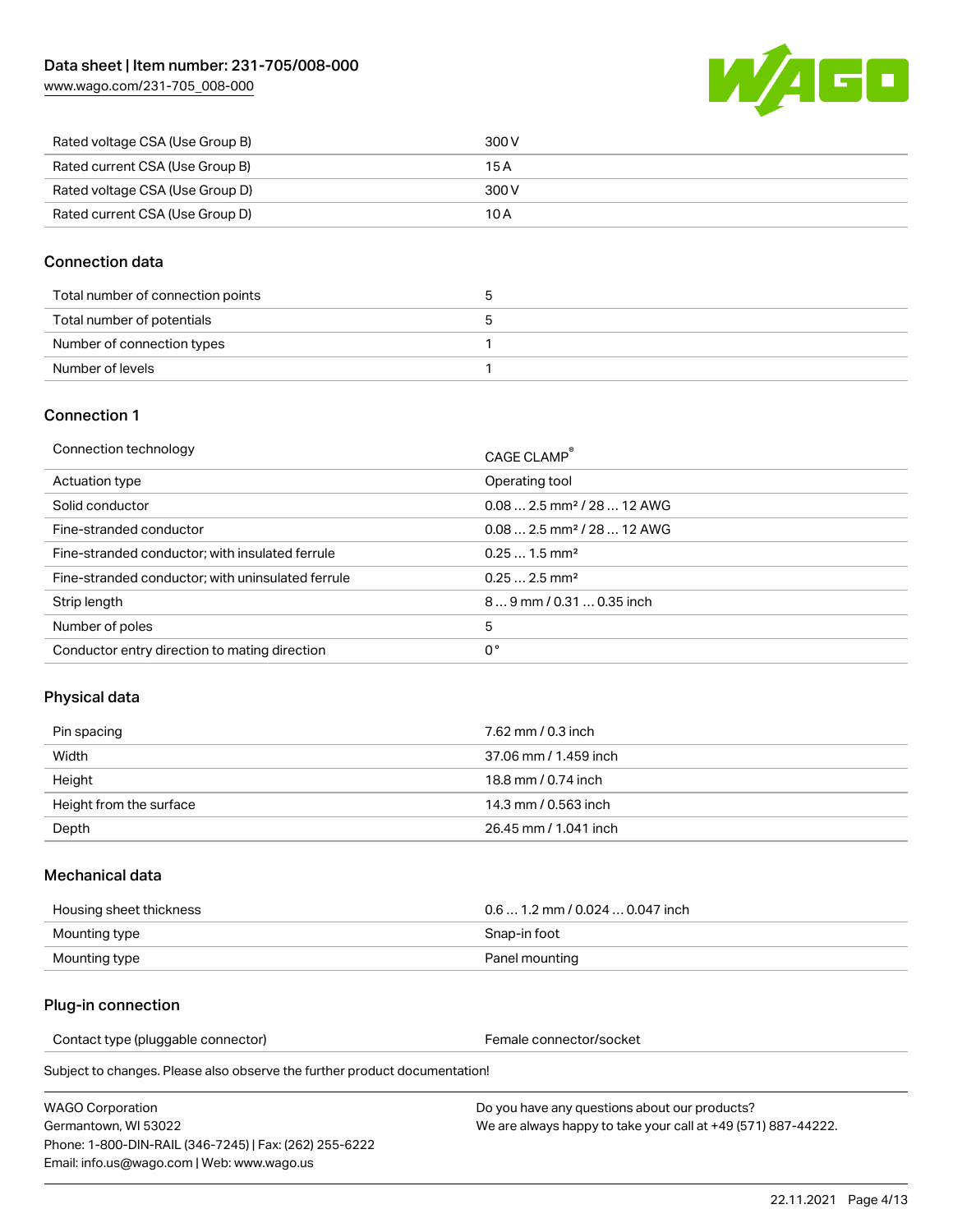

| Connector (connection type)   | for conductor |
|-------------------------------|---------------|
| Mismating protection          | No            |
| Locking of plug-in connection | Without       |

## Material data

| Color                       | orange                            |
|-----------------------------|-----------------------------------|
| Material group              |                                   |
| Insulation material         | Polyamide (PA66)                  |
| Flammability class per UL94 | V0                                |
| Clamping spring material    | Chrome nickel spring steel (CrNi) |
| Contact material            | Copper alloy                      |
| Contact plating             | tin-plated                        |
| Fire load                   | 0.18MJ                            |
| Weight                      | 10.7 <sub>g</sub>                 |
|                             |                                   |

#### Environmental requirements

| Limit temperature range<br>. | -60  +85 °C |
|------------------------------|-------------|
|------------------------------|-------------|

# Commercial data

| Product Group         | 3 (Multi Conn. System) |
|-----------------------|------------------------|
| PU (SPU)              | 50 Stück               |
| Packaging type        | box                    |
| Country of origin     | DE                     |
| <b>GTIN</b>           | 4044918375733          |
| Customs tariff number | 8536694040             |

#### Approvals / Certificates

#### Country specific Approvals

| Logo                  | Approval                               | <b>Additional Approval Text</b> | Certificate<br>name |
|-----------------------|----------------------------------------|---------------------------------|---------------------|
| SB.                   | <b>CSA</b><br>DEKRA Certification B.V. | C <sub>22.2</sub>               | 1466354             |
| <b>Ship Approvals</b> |                                        |                                 |                     |
|                       |                                        |                                 | Certificate         |
| Logo                  | Approval                               | <b>Additional Approval Text</b> | name                |
|                       |                                        |                                 |                     |

Subject to changes. Please also observe the further product documentation!

| <b>WAGO Corporation</b>                                | Do you have any questions about our products?                 |
|--------------------------------------------------------|---------------------------------------------------------------|
| Germantown, WI 53022                                   | We are always happy to take your call at +49 (571) 887-44222. |
| Phone: 1-800-DIN-RAIL (346-7245)   Fax: (262) 255-6222 |                                                               |
| Email: info.us@wago.com   Web: www.wago.us             |                                                               |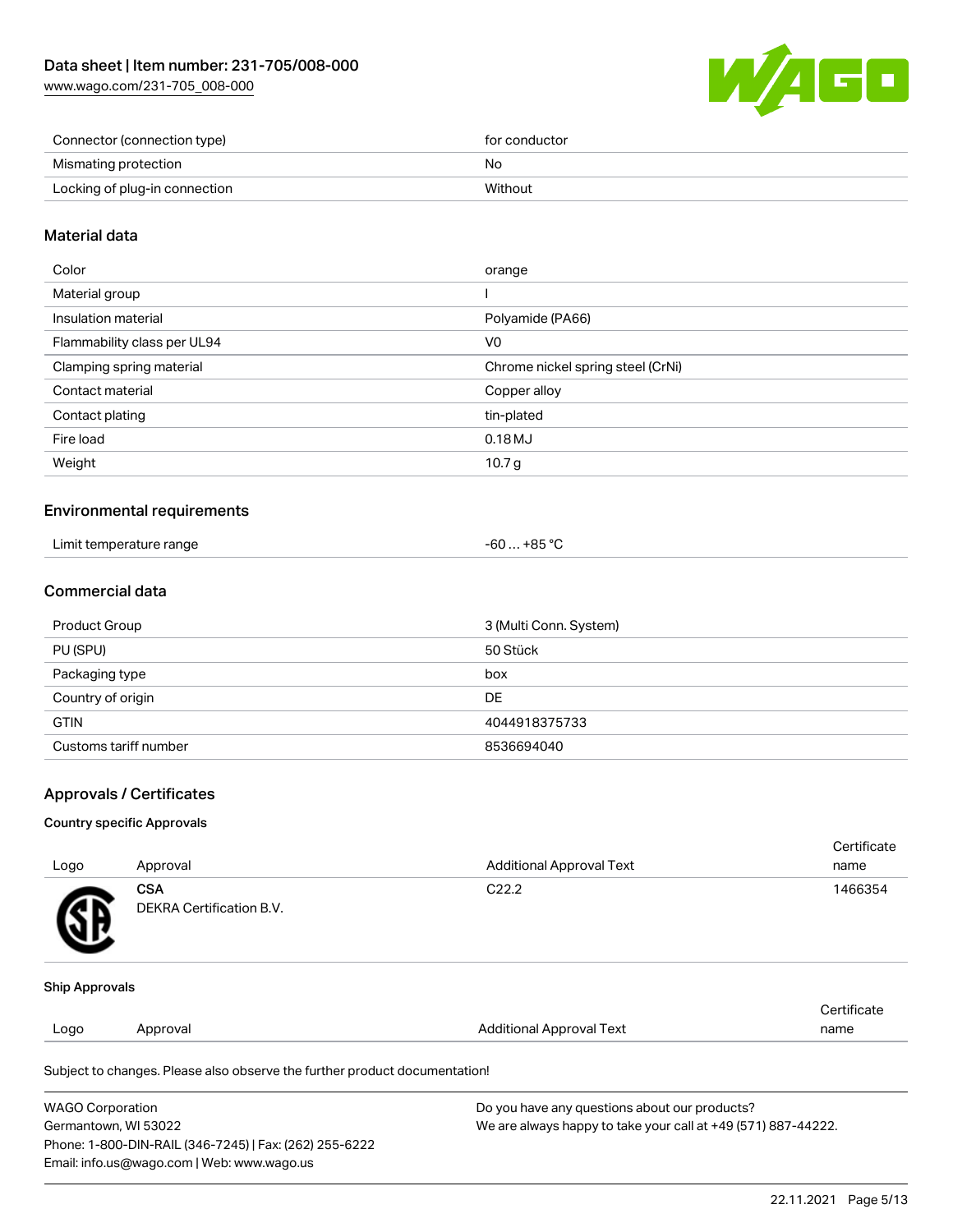# Data sheet | Item number: 231-705/008-000

[www.wago.com/231-705\\_008-000](http://www.wago.com/231-705_008-000)

Germantown, WI 53022

Phone: 1-800-DIN-RAIL (346-7245) | Fax: (262) 255-6222

Email: info.us@wago.com | Web: www.wago.us



| <b>ABS</b>                  | <b>ABS</b><br>American Bureau of Shipping                                             |                                                                                                                           | $19 -$<br>HG1869876-<br><b>PDA</b> |
|-----------------------------|---------------------------------------------------------------------------------------|---------------------------------------------------------------------------------------------------------------------------|------------------------------------|
| $F = H + T + 1$             | <b>BV</b><br>Bureau Veritas S.A.                                                      | <b>IEC 60998</b>                                                                                                          | 11915/D0<br>BV                     |
| <b>UL-Approvals</b>         |                                                                                       |                                                                                                                           |                                    |
| Logo                        | Approval                                                                              | <b>Additional Approval Text</b>                                                                                           | Certificate<br>name                |
|                             | <b>UR</b><br>Underwriters Laboratories Inc.                                           | <b>UL 1977</b>                                                                                                            | E45171                             |
|                             | <b>UR</b><br>Underwriters Laboratories Inc.                                           | <b>UL 1059</b>                                                                                                            | E45172                             |
| <b>Optional accessories</b> |                                                                                       | 1-conductor male connector; CAGE CLAMP®; 2.5 mm <sup>2</sup> ; Pin spacing 7.62 mm; 5-pole; 2,50 mm <sup>2</sup> ; orange |                                    |
| Cover<br>Cover              |                                                                                       |                                                                                                                           |                                    |
|                             | Item no.: 231-669<br>Lockout caps; for covering unused clamping units; orange         |                                                                                                                           | www.wago.com/231-669               |
| <b>Tools</b>                |                                                                                       |                                                                                                                           |                                    |
| Operating tool              |                                                                                       |                                                                                                                           |                                    |
|                             | Item no.: 231-159<br>Operating tool; natural                                          |                                                                                                                           | www.wago.com/231-159               |
|                             | Item no.: 231-231<br>Combination operating tool; red                                  |                                                                                                                           | www.wago.com/231-231               |
|                             | Item no.: 231-131<br>Operating tool; made of insulating material; 1-way; loose; white |                                                                                                                           | www.wago.com/231-131               |
|                             | Subject to changes. Please also observe the further product documentation!            |                                                                                                                           |                                    |
| <b>WAGO Corporation</b>     |                                                                                       | Do you have any questions about our products?                                                                             |                                    |

We are always happy to take your call at +49 (571) 887-44222.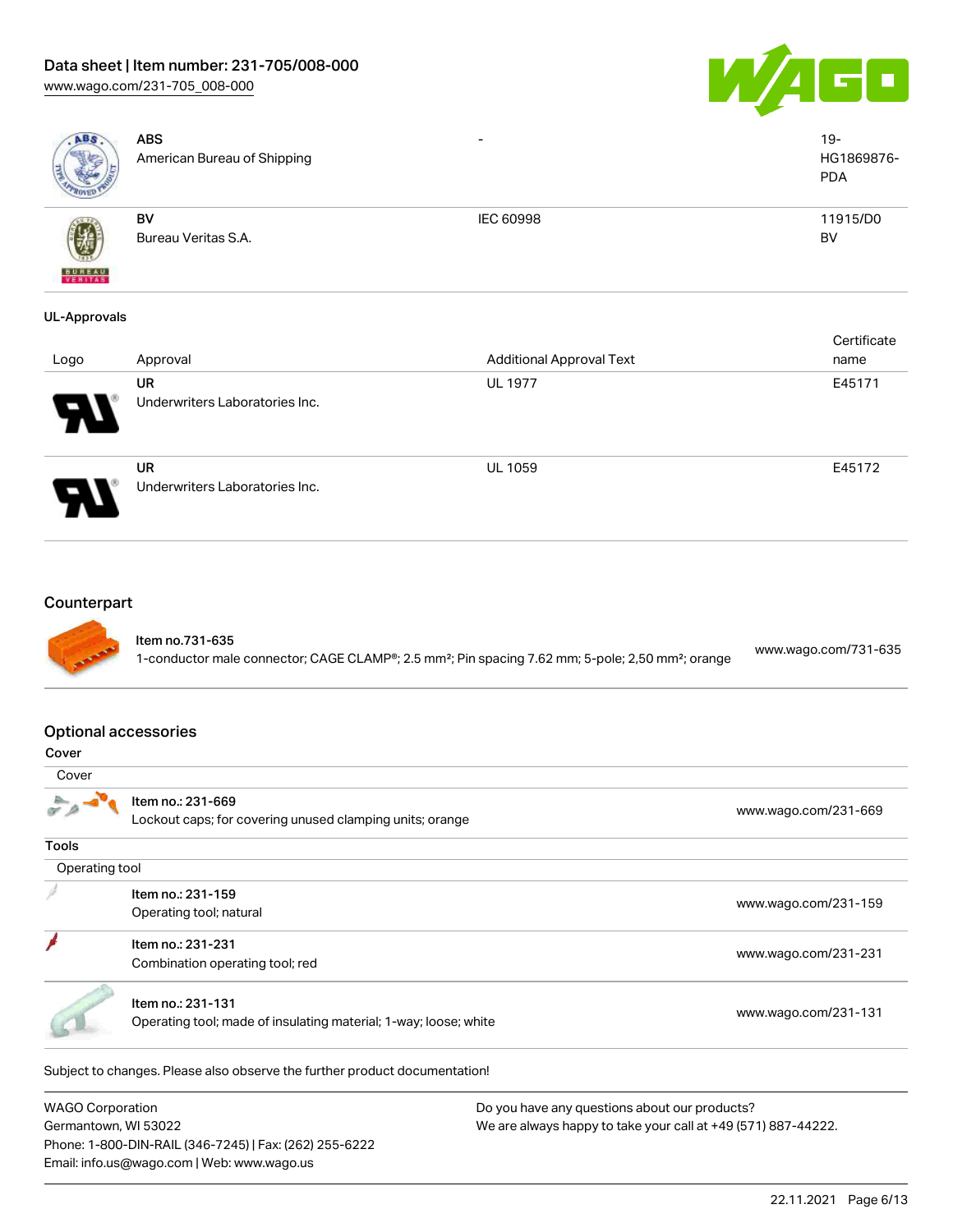



# Item no.: 231-291

Operating tool; made of insulating material; 1-way; loose; red [www.wago.com/231-291](http://www.wago.com/231-291)

| Mounting adapter           |                                                                                                                                                                                                |                                  |
|----------------------------|------------------------------------------------------------------------------------------------------------------------------------------------------------------------------------------------|----------------------------------|
| Mounting accessories       |                                                                                                                                                                                                |                                  |
|                            | Item no.: 209-148<br>Multi mounting adapter; for DIN-35 rail; 25 mm wide; gray                                                                                                                 | www.wago.com/209-148             |
| Marking accessories        |                                                                                                                                                                                                |                                  |
| Marking strip              |                                                                                                                                                                                                |                                  |
|                            | Item no.: 210-331/762-202<br>Marking strips; as a DIN A4 sheet; MARKED; 1-16 (100x); Height of marker strip: 2.3 mm/0.091 in; Strip<br>length 182 mm; Horizontal marking; Self-adhesive; white | www.wago.com/210-331<br>/762-202 |
|                            | Item no.: 210-332/762-020<br>Marking strips; as a DIN A4 sheet; MARKED; 1-20 (80x); Height of marker strip: 3 mm; Strip length 182<br>mm; Horizontal marking; Self-adhesive; white             | www.wago.com/210-332<br>/762-020 |
| Mounting                   |                                                                                                                                                                                                |                                  |
| Mounting accessories       |                                                                                                                                                                                                |                                  |
|                            | Item no.: 209-137<br>Mounting adapter; can be used as end stop; 6.5 mm wide; gray                                                                                                              | www.wago.com/209-137             |
| Strain relief              |                                                                                                                                                                                                |                                  |
| Strain relief housing      |                                                                                                                                                                                                |                                  |
|                            | Item no.: 232-685<br>Strain relief housing; orange                                                                                                                                             | www.wago.com/232-685             |
| Insulations stops          |                                                                                                                                                                                                |                                  |
| Insulation stop            |                                                                                                                                                                                                |                                  |
| COOL                       | Item no.: 231-673<br>Insulation stop; 0.08-0.2 mm <sup>2</sup> / 0.2 mm <sup>2</sup> "s"; white                                                                                                | www.wago.com/231-673             |
| LEEEE                      | Item no.: 231-674<br>Insulation stop; 0.25 - 0.5 mm <sup>2</sup> ; light gray                                                                                                                  | www.wago.com/231-674             |
|                            | Item no.: 231-675<br>Insulation stop; 0.75 - 1 mm <sup>2</sup> ; dark gray                                                                                                                     | www.wago.com/231-675             |
| <b>Testing accessories</b> |                                                                                                                                                                                                |                                  |
| Testing accessories        |                                                                                                                                                                                                |                                  |

Subject to changes. Please also observe the further product documentation!

WAGO Corporation Germantown, WI 53022 Phone: 1-800-DIN-RAIL (346-7245) | Fax: (262) 255-6222 Email: info.us@wago.com | Web: www.wago.us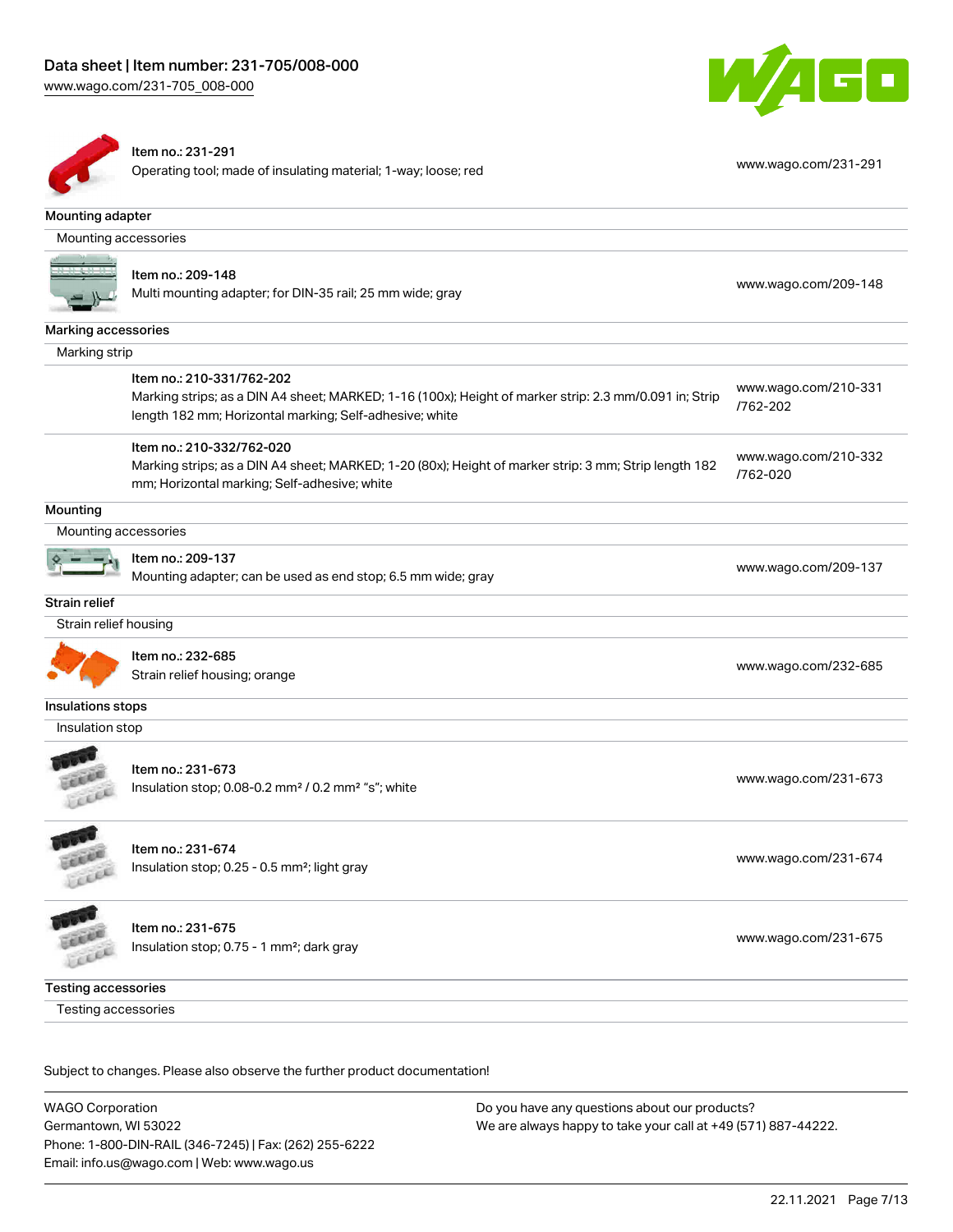

[www.wago.com/210-136](http://www.wago.com/210-136)

Item no.: 210-136 Test plug; 2 mm Ø; with 500 mm cable

|                 | Item no.: 231-662<br>Test plugs for female connectors; for 7.5 mm and 7.62 mm pin spacing; 2,50 mm <sup>2</sup> ; light gray                                                       | www.wago.com/231-662 |
|-----------------|------------------------------------------------------------------------------------------------------------------------------------------------------------------------------------|----------------------|
| <b>Ferrules</b> |                                                                                                                                                                                    |                      |
| Ferrule         |                                                                                                                                                                                    |                      |
|                 | Item no.: 216-101<br>Ferrule; Sleeve for 0.5 mm <sup>2</sup> / AWG 22; uninsulated; electro-tin plated; silver-colored                                                             | www.wago.com/216-101 |
|                 | Item no.: 216-104<br>Ferrule; Sleeve for 1.5 mm <sup>2</sup> / AWG 16; uninsulated; electro-tin plated; silver-colored                                                             | www.wago.com/216-104 |
|                 | Item no.: 216-106<br>Ferrule; Sleeve for 2.5 mm <sup>2</sup> / AWG 14; uninsulated; electro-tin plated; silver-colored                                                             | www.wago.com/216-106 |
|                 | Item no.: 216-102<br>Ferrule; Sleeve for 0.75 mm <sup>2</sup> / AWG 20; uninsulated; electro-tin plated; silver-colored                                                            | www.wago.com/216-102 |
|                 | Item no.: 216-103<br>Ferrule; Sleeve for 1 mm <sup>2</sup> / AWG 18; uninsulated; electro-tin plated                                                                               | www.wago.com/216-103 |
|                 | Item no.: 216-123<br>Ferrule; Sleeve for 1 mm <sup>2</sup> / AWG 18; uninsulated; electro-tin plated; silver-colored                                                               | www.wago.com/216-123 |
|                 | Item no.: 216-122<br>Ferrule; Sleeve for 0.75 mm <sup>2</sup> / AWG 20; uninsulated; electro-tin plated; silver-colored                                                            | www.wago.com/216-122 |
| I.              | Item no.: 216-124<br>Ferrule; Sleeve for 1.5 mm <sup>2</sup> / AWG 16; uninsulated; electro-tin plated                                                                             | www.wago.com/216-124 |
|                 | Item no.: 216-142<br>Ferrule; Sleeve for 0.75 mm <sup>2</sup> / 18 AWG; uninsulated; electro-tin plated; electrolytic copper; gastight<br>crimped; acc. to DIN 46228, Part 1/08.92 | www.wago.com/216-142 |
|                 | Item no.: 216-132<br>Ferrule; Sleeve for 0.34 mm <sup>2</sup> / AWG 24; uninsulated; electro-tin plated                                                                            | www.wago.com/216-132 |
|                 | Item no.: 216-121<br>Ferrule; Sleeve for 0.5 mm <sup>2</sup> / AWG 22; uninsulated; electro-tin plated; silver-colored                                                             | www.wago.com/216-121 |
|                 | Item no.: 216-143<br>Ferrule; Sleeve for 1 mm <sup>2</sup> / AWG 18; uninsulated; electro-tin plated; electrolytic copper; gastight<br>crimped; acc. to DIN 46228, Part 1/08.92    | www.wago.com/216-143 |
|                 | Item no.: 216-131<br>Ferrule; Sleeve for 0.25 mm <sup>2</sup> / AWG 24; uninsulated; electro-tin plated; silver-colored                                                            | www.wago.com/216-131 |
|                 | Item no.: 216-141<br>Ferrule; Sleeve for 0.5 mm <sup>2</sup> / 20 AWG; uninsulated; electro-tin plated; electrolytic copper; gastight<br>crimped; acc. to DIN 46228, Part 1/08.92  | www.wago.com/216-141 |

Subject to changes. Please also observe the further product documentation!

WAGO Corporation Germantown, WI 53022 Phone: 1-800-DIN-RAIL (346-7245) | Fax: (262) 255-6222 Email: info.us@wago.com | Web: www.wago.us

 $\bar{1}$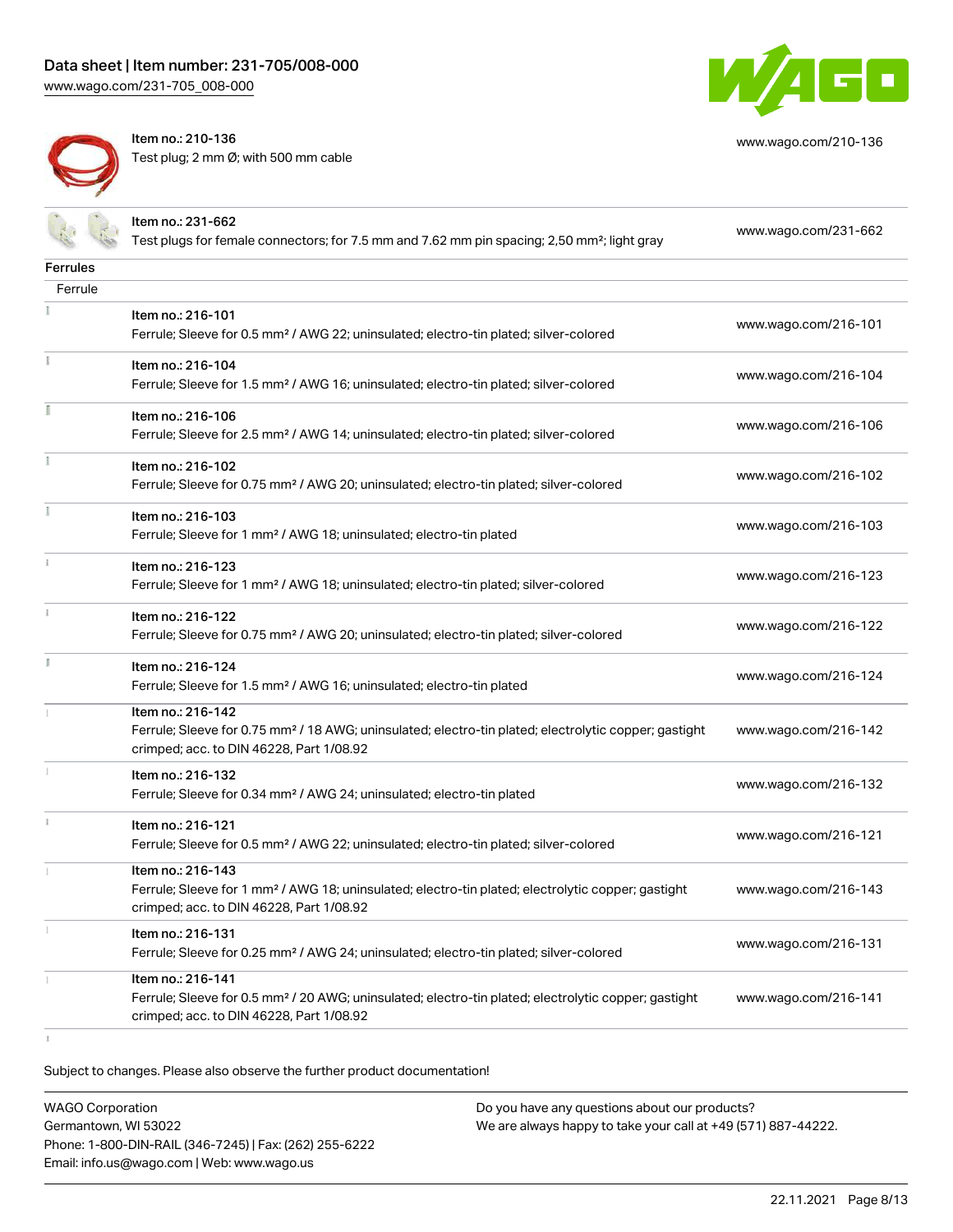

|   | Item no.: 216-152<br>Ferrule; Sleeve for 0.34 mm <sup>2</sup> / AWG 24; uninsulated; electro-tin plated                                                                                                 | www.wago.com/216-152 |
|---|---------------------------------------------------------------------------------------------------------------------------------------------------------------------------------------------------------|----------------------|
|   | Item no.: 216-203<br>Ferrule; Sleeve for 1 mm <sup>2</sup> / AWG 18; insulated; electro-tin plated; red                                                                                                 | www.wago.com/216-203 |
|   | Item no.: 216-202<br>Ferrule; Sleeve for 0.75 mm <sup>2</sup> / 18 AWG; insulated; electro-tin plated; gray                                                                                             | www.wago.com/216-202 |
|   | Item no.: 216-151<br>Ferrule; Sleeve for 0.25 mm <sup>2</sup> / AWG 24; uninsulated; electro-tin plated                                                                                                 | www.wago.com/216-151 |
|   | Item no.: 216-204<br>Ferrule; Sleeve for 1.5 mm <sup>2</sup> / AWG 16; insulated; electro-tin plated; black                                                                                             | www.wago.com/216-204 |
|   | Item no.: 216-144<br>Ferrule; Sleeve for 1.5 mm <sup>2</sup> / AWG 16; uninsulated; electro-tin plated; electrolytic copper; gastight<br>crimped; acc. to DIN 46228, Part 1/08.92; silver-colored       | www.wago.com/216-144 |
|   | Item no.: 216-201<br>Ferrule; Sleeve for 0.5 mm <sup>2</sup> / 20 AWG; insulated; electro-tin plated; white                                                                                             | www.wago.com/216-201 |
|   | Item no.: 216-223<br>Ferrule; Sleeve for 1 mm <sup>2</sup> / AWG 18; insulated; electro-tin plated; red                                                                                                 | www.wago.com/216-223 |
|   | Item no.: 216-241<br>Ferrule; Sleeve for 0.5 mm <sup>2</sup> / 20 AWG; insulated; electro-tin plated; electrolytic copper; gastight<br>crimped; acc. to DIN 46228, Part 4/09.90; white                  | www.wago.com/216-241 |
|   | Item no.: 216-242<br>Ferrule; Sleeve for 0.75 mm <sup>2</sup> / 18 AWG; insulated; electro-tin plated; electrolytic copper; gastight<br>crimped; acc. to DIN 46228, Part 4/09.90; gray                  | www.wago.com/216-242 |
|   | Item no.: 216-222<br>Ferrule; Sleeve for 0.75 mm <sup>2</sup> / 18 AWG; insulated; electro-tin plated; gray                                                                                             | www.wago.com/216-222 |
|   | Item no.: 216-221<br>Ferrule; Sleeve for 0.5 mm <sup>2</sup> / 20 AWG; insulated; electro-tin plated; white                                                                                             | www.wago.com/216-221 |
|   | Item no.: 216-224<br>Ferrule; Sleeve for 1.5 mm <sup>2</sup> / AWG 16; insulated; electro-tin plated; black                                                                                             | www.wago.com/216-224 |
|   | Item no.: 216-243<br>Ferrule; Sleeve for 1 mm <sup>2</sup> / AWG 18; insulated; electro-tin plated; electrolytic copper; gastight crimped; www.wago.com/216-243<br>acc. to DIN 46228, Part 4/09.90; red |                      |
| л | Item no.: 216-244<br>Ferrule; Sleeve for 1.5 mm <sup>2</sup> / AWG 16; insulated; electro-tin plated; electrolytic copper; gastight<br>crimped; acc. to DIN 46228, Part 4/09.90; black                  | www.wago.com/216-244 |
| ٠ | Item no.: 216-263<br>Ferrule; Sleeve for 1 mm <sup>2</sup> / AWG 18; insulated; electro-tin plated; electrolytic copper; gastight crimped; www.wago.com/216-263<br>acc. to DIN 46228, Part 4/09.90; red |                      |
|   | Item no.: 216-264<br>Ferrule; Sleeve for 1.5 mm <sup>2</sup> / AWG 16; insulated; electro-tin plated; electrolytic copper; gastight<br>crimped; acc. to DIN 46228, Part 4/09.90; black                  | www.wago.com/216-264 |

WAGO Corporation Germantown, WI 53022 Phone: 1-800-DIN-RAIL (346-7245) | Fax: (262) 255-6222 Email: info.us@wago.com | Web: www.wago.us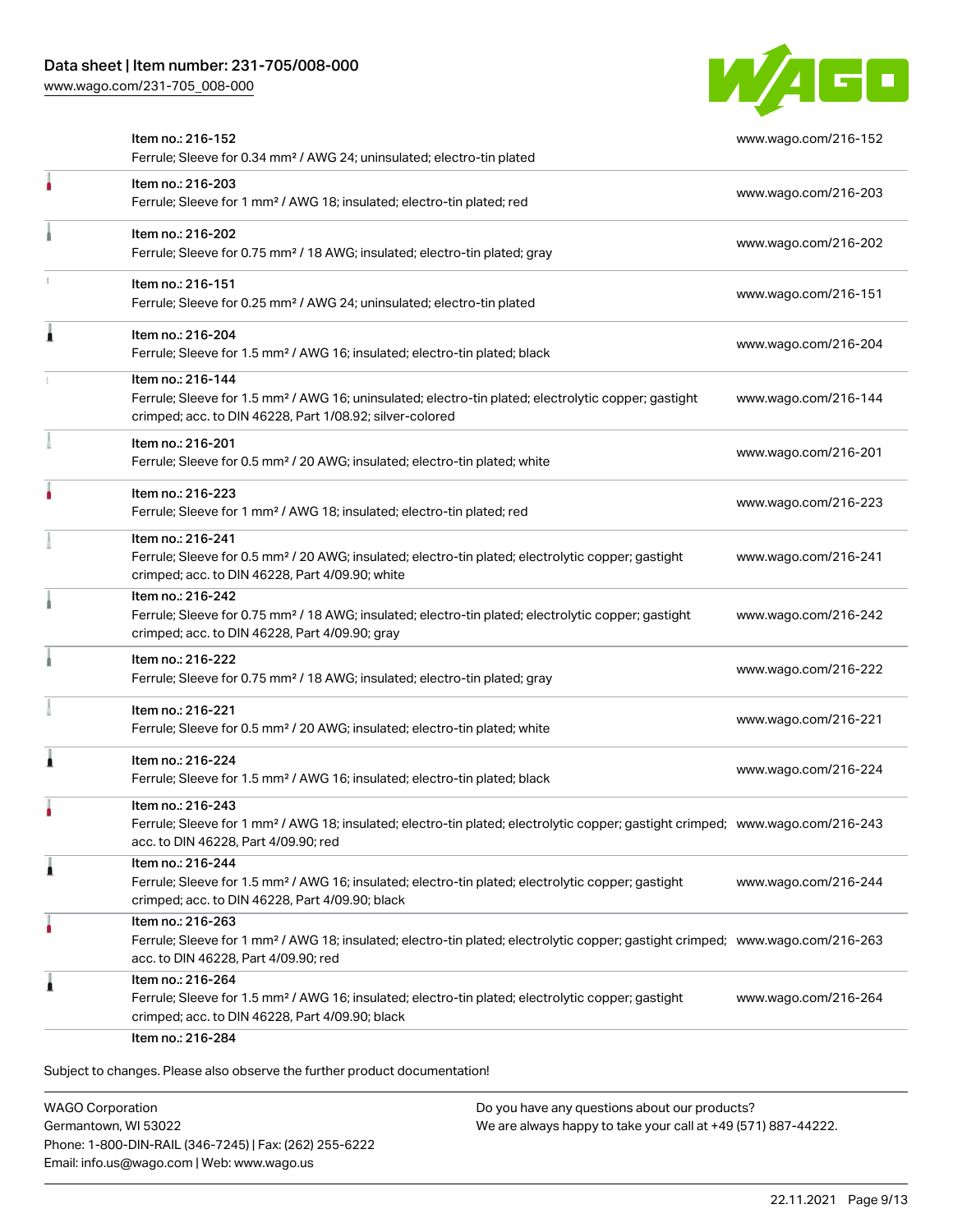

| Ferrule; Sleeve for 1.5 mm <sup>2</sup> / AWG 16; insulated; electro-tin plated; electrolytic copper; gastight<br>crimped; acc. to DIN 46228, Part 4/09.90; black | www.wago.com/216-284 |
|-------------------------------------------------------------------------------------------------------------------------------------------------------------------|----------------------|
| Item no.: 216-262                                                                                                                                                 |                      |
| Ferrule; Sleeve for 0.75 mm <sup>2</sup> / 18 AWG; insulated; electro-tin plated; electrolytic copper; gastight<br>crimped; acc. to DIN 46228, Part 4/09.90; gray | www.wago.com/216-262 |
| Item no.: 216-301                                                                                                                                                 |                      |
| Ferrule; Sleeve for 0.25 mm <sup>2</sup> / AWG 24; insulated; electro-tin plated; yellow                                                                          | www.wago.com/216-301 |
| Item no.: 216-321                                                                                                                                                 | www.wago.com/216-321 |
| Ferrule; Sleeve for 0.25 mm <sup>2</sup> / AWG 24; insulated; electro-tin plated; yellow                                                                          |                      |
| Item no.: 216-322                                                                                                                                                 |                      |
| Ferrule; Sleeve for 0.34 mm <sup>2</sup> / 22 AWG; insulated; electro-tin plated; green                                                                           | www.wago.com/216-322 |
| Item no.: 216-302                                                                                                                                                 |                      |
| Ferrule; Sleeve for 0.34 mm <sup>2</sup> / 22 AWG; insulated; electro-tin plated; light turquoise                                                                 | www.wago.com/216-302 |
|                                                                                                                                                                   |                      |

# Downloads

| <b>Documentation</b> |
|----------------------|
|----------------------|

| <b>Additional Information</b> |            |               |          |
|-------------------------------|------------|---------------|----------|
| Technical explanations        | 2019 Apr 3 | pdf<br>2.0 MB | Download |
|                               |            |               |          |

# CAD files

#### CAD data

| 2D/3D Models 231-705/008-000      | URL        | Download |
|-----------------------------------|------------|----------|
| <b>CAE</b> data                   |            |          |
| EPLAN Data Portal 231-705/008-000 | URL        | Download |
| ZUKEN Portal 231-705/008-000      | <b>URL</b> | Download |
| EPLAN Data Portal 231-705/008-000 | URL        | Download |

# Environmental Product Compliance

#### Compliance Search

| Environmental Product Compliance 231-705/008-000                                                      | URL | Download |
|-------------------------------------------------------------------------------------------------------|-----|----------|
| 1-conductor female connector; CAGE CLAMP <sup>®</sup> ; 2.5 mm <sup>2</sup> ; Pin spacing 7.62 mm; 5- |     |          |
| pole; Snap-in mounting feet; 2,50 mm <sup>2</sup> ; orange                                            |     |          |
|                                                                                                       |     |          |

Subject to changes. Please also observe the further product documentation!

| <b>WAGO Corporation</b>                                |
|--------------------------------------------------------|
| Germantown, WI 53022                                   |
| Phone: 1-800-DIN-RAIL (346-7245)   Fax: (262) 255-6222 |
| Email: info.us@wago.com   Web: www.wago.us             |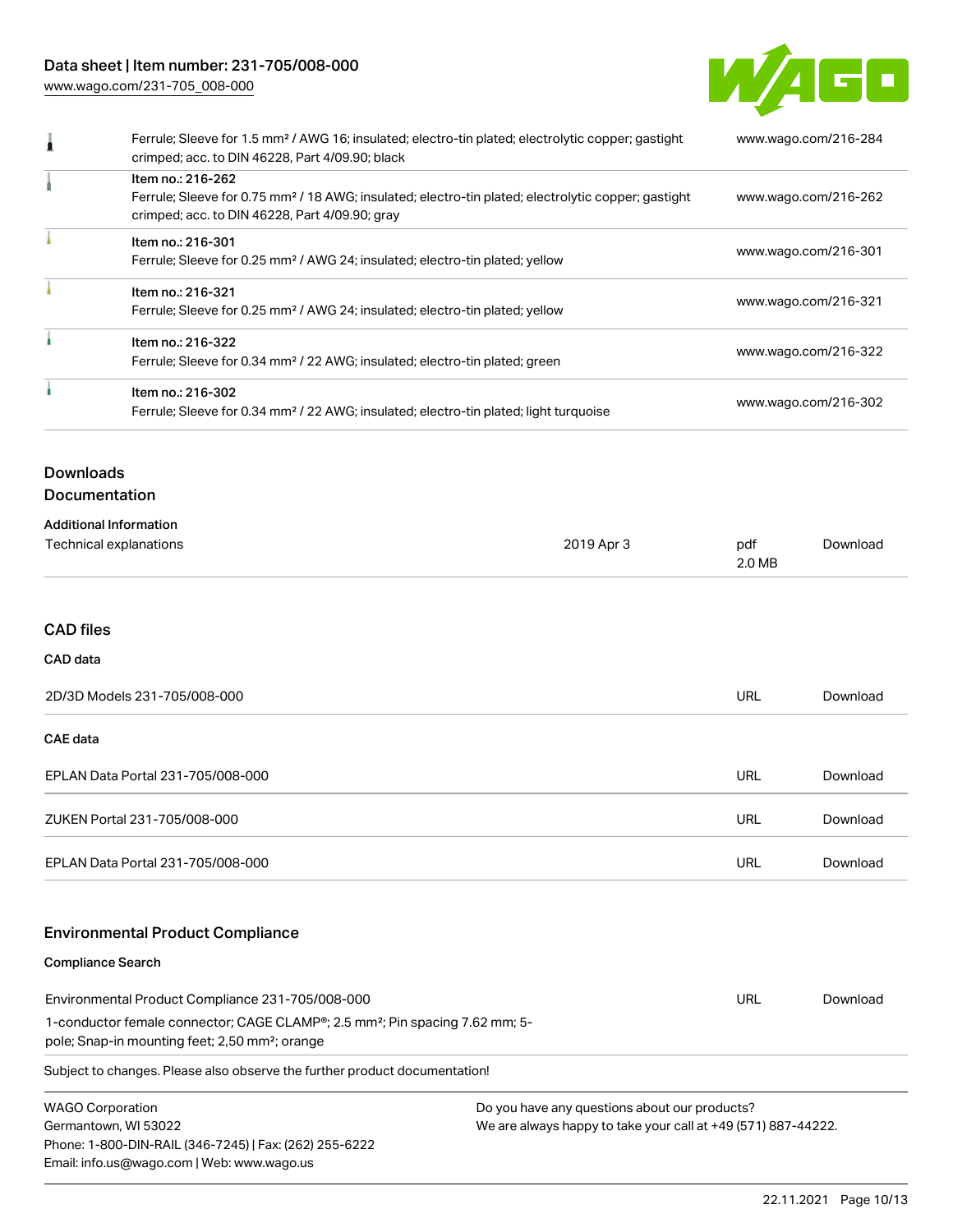

#### Installation Notes



Inserting a conductor via 3.5 mm screwdriver – CAGE CLAMP® actuation parallel to conductor entry.



Inserting a conductor via 3.5 mm screwdriver – CAGE CLAMP® actuation perpendicular to conductor entry.



Inserting a conductor into CAGE CLAMP® unit via operating lever (231-291).



Inserting a conductor via operating tool.



Coding a female connector by removing coding finger(s).

Subject to changes. Please also observe the further product documentation!

WAGO Corporation Germantown, WI 53022 Phone: 1-800-DIN-RAIL (346-7245) | Fax: (262) 255-6222 Email: info.us@wago.com | Web: www.wago.us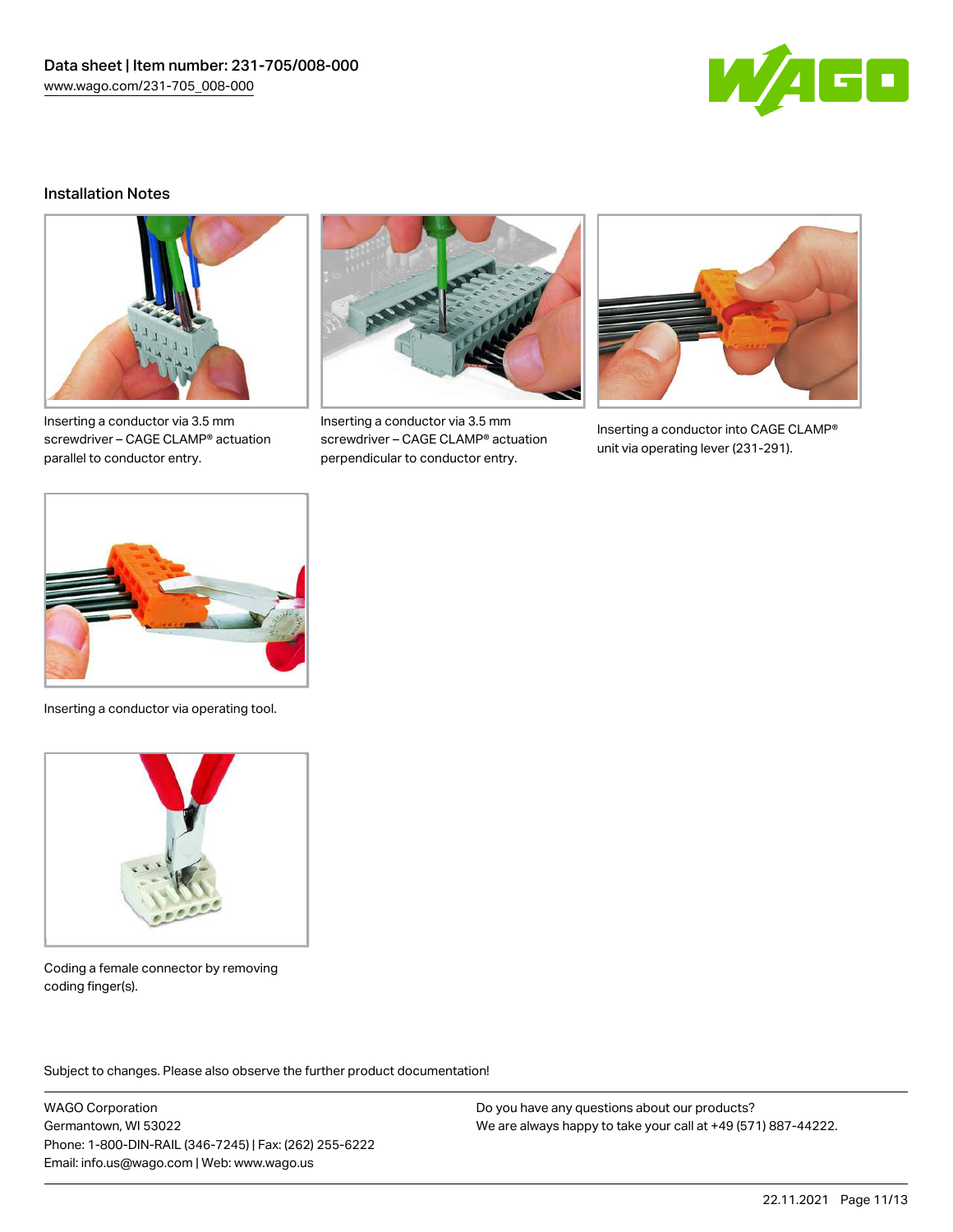



Testing – female connector with CAGE CLAMP®

Integrated test ports for testing perpendicular to conductor entry via 2 or 2.3 mm Ø test plug

Installation



Male connector with strain relief plate



Strain relief housing shown with a male connector equipped with CAGE CLAMP®

Marking

Subject to changes. Please also observe the further product documentation!

WAGO Corporation Germantown, WI 53022 Phone: 1-800-DIN-RAIL (346-7245) | Fax: (262) 255-6222 Email: info.us@wago.com | Web: www.wago.us